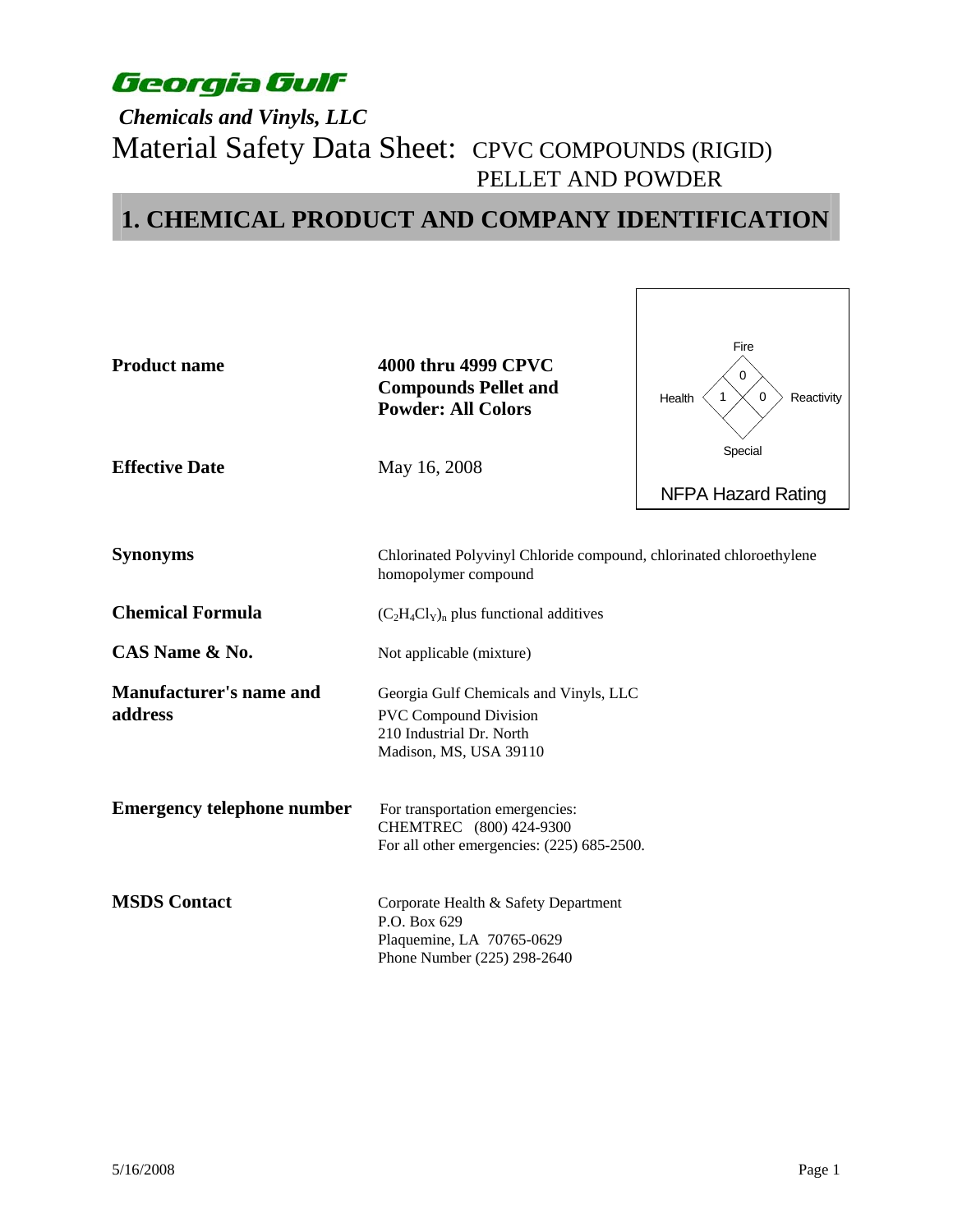### *Chemicals and Vinyls, LLC*  Material Safety Data Sheet: CPVC COMPOUNDS (RIGID) PELLET AND POWDER

### **2. COMPOSITION/INFORMATION ON INGREDIENTS**

| <b>Component</b>                     | CAS No.    | WT%      |
|--------------------------------------|------------|----------|
| Chlorinated Polyvinyl Chloride Resin | 68648-82-8 | $>30\%$  |
| Organotin or Calcium-zinc            | Mixture    | ${<}5\%$ |
| Proprietary Additives                | Mixture    | $<70\%$  |

## **3. HAZARDS IDENTIFICATION**

#### **PRECAUTIONARY INFORMATION**

**Caution:** If proper procedures for processing CPVC compounds are not followed, process fumes and vapors can be liberated at elevated temperatures. The presence of these fumes or vapors may result in elevated levels of exposure. Additionally, the composition of these fumes or vapors may vary widely according to the individual processing procedures and materials used. Processors must determine for themselves the appropriate equipment and procedures for their operation.

#### **POTENTIAL HEALTH EFFECTS**

**Primary Routes of Exposure:** Inhalation of process emissions during periods of elevated temperature.

**Eye:** Vapors or fumes emitted during processes involving elevated temperatures may cause eye irritation. Dust resulting from the handling of powder may be irritating to the eyes.

**Skin Contact:** Vapors or fumes emitted during processes involving elevated temperatures may cause skin irritation. Dust resulting from the handling of powder may be irritating to the skin.

Skin Absorption: This material is initially a dry solid pellet or powder; no absorption is likely to occur in its initial form. Vapors or fumes emitted during processes involving elevated temperatures may absorb through the skin at low levels.

**Ingestion**: Slightly toxic by ingestion. Powder form may become airborne during handling, resulting in the potential for incidental ingestion. Vapors or fumes emitted during processes involving elevated temperature may be ingested at low levels. Adequate ventilation should be provided.

**Inhalation:** Powder form may become airborne during handling, resulting in potential inhalation exposure. Vapors or fumes emitted during processes involving elevated temperatures may be inhaled if not adequately ventilated.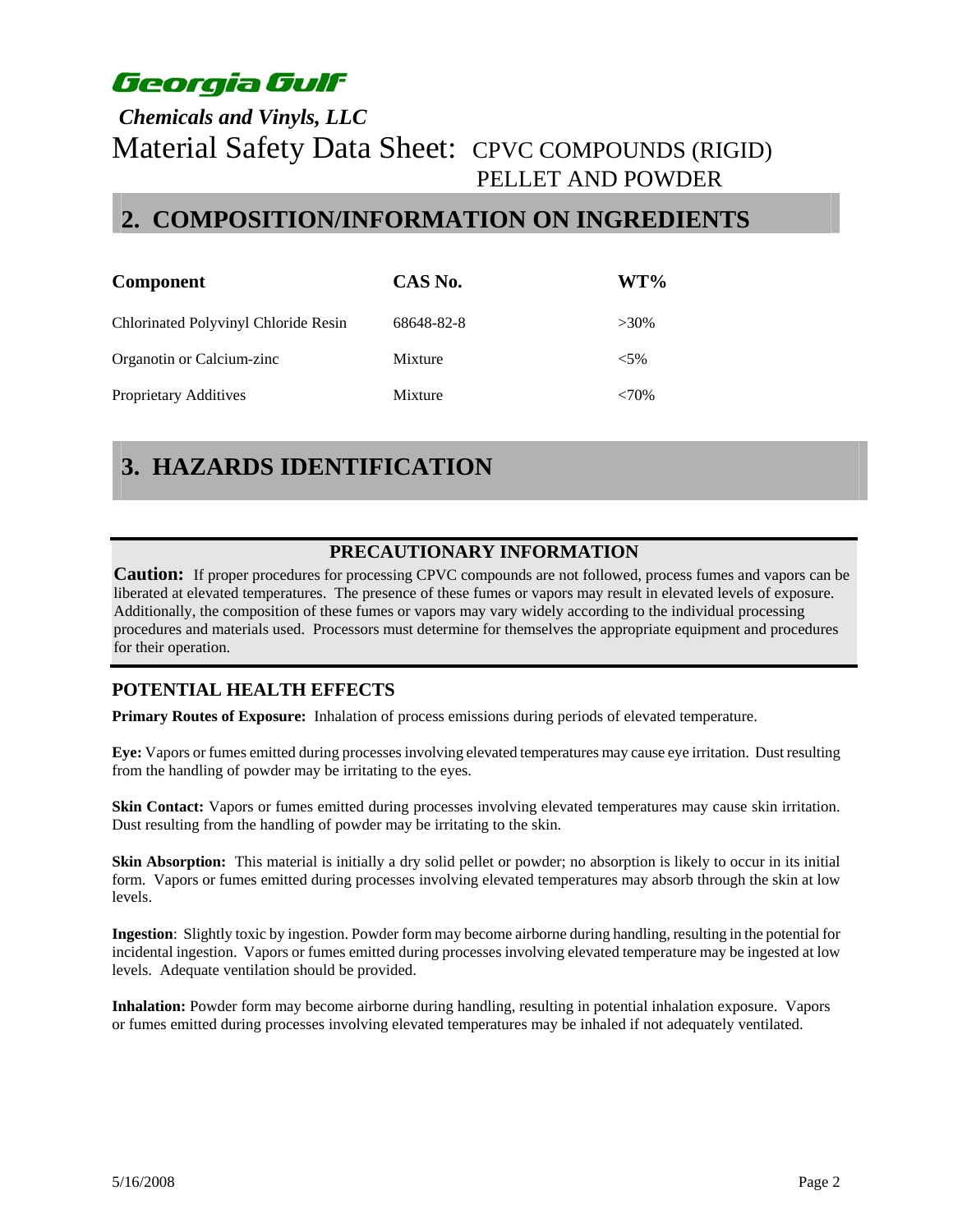### *Chemicals and Vinyls, LLC*  Material Safety Data Sheet: CPVC COMPOUNDS (RIGID) PELLET AND POWDER

### **3. HAZARDS IDENTIFICATION CONTINUED**

#### **HAZARD CLASSIFICATION**

#### **Acute Effects:**

Dust associated with the handling of CPVC powder as well as fumes or vapors liberated from both CPVC powder and pellets at high temperatures may be irritating to the eyes, skin and respiratory tract if not adequately ventilated.

#### **Chronic Effects:**

Chronic exposure to fumes and vapors from heated or thermally decomposed plastics may cause an asthma-like syndrome due to the inhalation of process vapors or fumes. The onset of irritation maybe delayed for several hours. Fumes or vapors may accumulate within the facility during normal operating procedures that involve elevated temperatures. Exposure to these elevated concentrations, if not adequately ventilated, may have significant health effects.

#### **Carcinogenic:**

IARC has determined that there is inadequate evidence of carcinogenicity of a polyvinyl chloride resin in both animals and humans. The overall evaluation of polyvinyl chloride is Group 3, meaning that it is not classifiable as a carcinogen (IARC Vol. 19, 1979). Polyvinyl chloride is not listed as a carcinogen by OSHA, NIOSH, NTP, IARC or EPA.

Some pigments used to color CPVC compounds may contain metals, which in some of their chemical forms are suspected or confirmed carcinogens. These metals are bound in the crystalline structure of the pigment, and to the best of the supplier's knowledge, do not present a significant health risk. Additionally, the low levels of pigments used in CPVC pellet compounds are also bound in the polymer matrix and to the best of our knowledge do not present a significant health risk.

## **4. FIRST AID MEASURES**

#### **Inhalation**

No adverse effects anticipated under normal conditions if adequately ventilated. However, if exposure occurs, remove victim to fresh air. Obtain medical attention if irritation persists.

#### **Skin Contact**

No adverse effects anticipated under normal conditions. However, if vapor or fume exposure occurs, wash skin thoroughly with soap and water. Obtain medical attention if irritation persists.

#### **Eye Contact**

In the event of eye irritation, flush eyes with water for at least 15 minutes. Obtain medical attention if irritation persists.

#### **Ingestion**

If ingestion occurs, vomiting can be induced after diluting with water or milk. Call a physician for additional medical advice.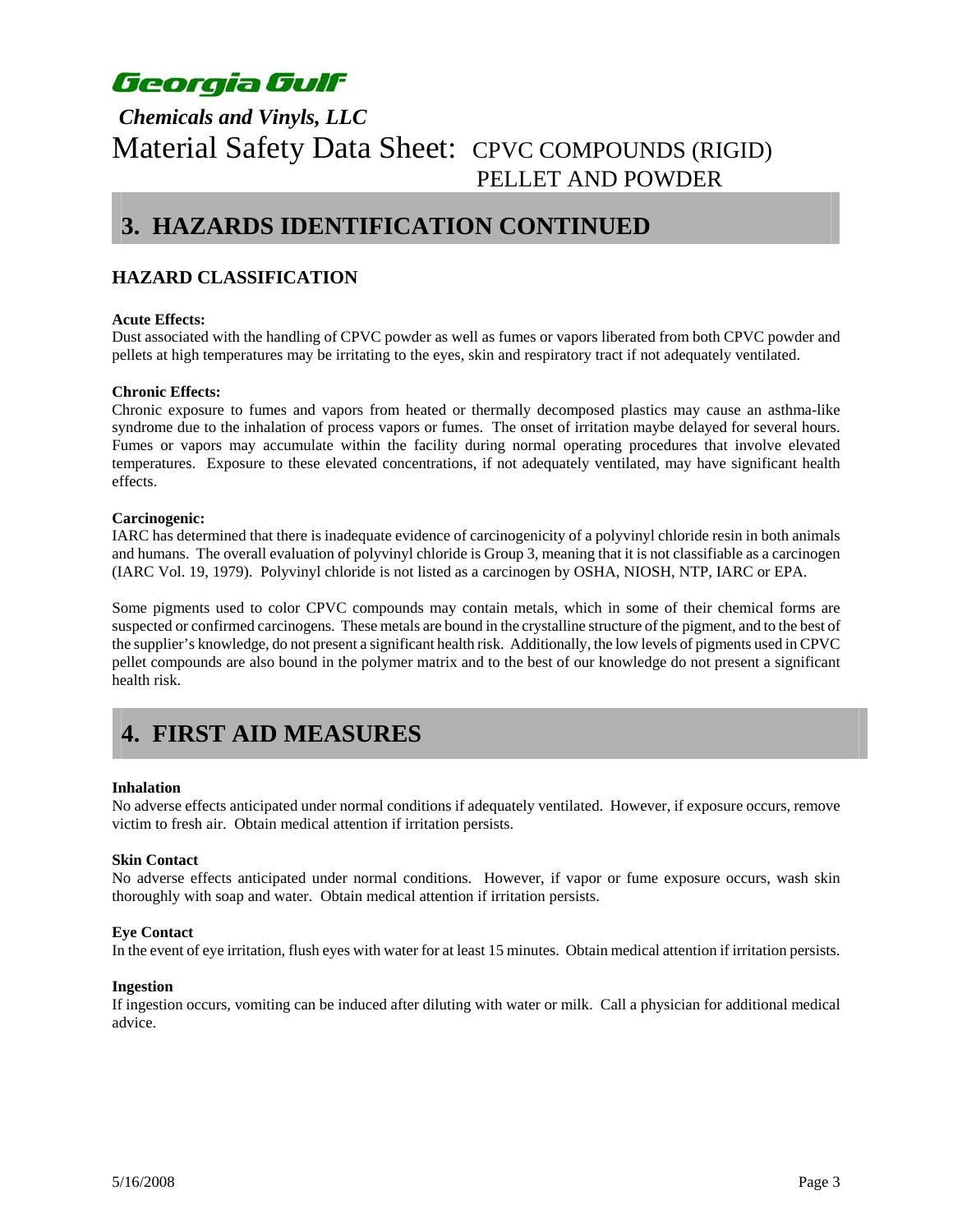### *Chemicals and Vinyls, LLC*  Material Safety Data Sheet: CPVC COMPOUNDS (RIGID) PELLET AND POWDER

### **5. FIRE FIGHTING MEASURES**

| <b>Flash Ignition Temperature</b> | $>730^\circ F$ |  |
|-----------------------------------|----------------|--|
| Flammable Limits (% By Vol.)      |                |  |
| Lower Explosive Limit (LEL)       | Not Applicable |  |
| Upper Explosive Limit (UEL)       | Not Applicable |  |
| <b>Autoignition Temperature</b>   | Not Applicable |  |

#### **Fire Fighting Procedures/Fire Extinguishing Media**

Carbon dioxide or water.

#### **Unusual Fire and Explosion Hazards**

Dense smoke may be emitted when burned. Rigid CPVC Compounds will not normally continue to burn after ignition without an external fire source. Do not allow fire fighting runoff water to enter streams, rivers or lakes. The water may collect HCl and other combustion products. **See Section 10 for additional information.** 

#### **Fire-Fighting Equipment**

Wear full bunker gear including a positive pressure self-contained breathing apparatus in any closed space.

### **6. ACCIDENTAL RELEASE MEASURES**

#### **Protect People:**

Remove unnecessary personnel from the release area. Wear appropriate personal protection equipment during clean-up.

#### **Protect the Environment:**

Contain material to prevent contamination of the soil, surface water or ground water.

#### **Clean Up:**

Sweep or vacuum material and place in a disposal container. See Section 11.

## **7. HANDLING AND STORAGE**

#### **Handling**

Use the proper personal protective equipment during handling. Minimize dust generation and accumulation. Use good housekeeping practices.

#### **Storage**

Store in a cool, dry, protected area away from heat, sparks, and flame.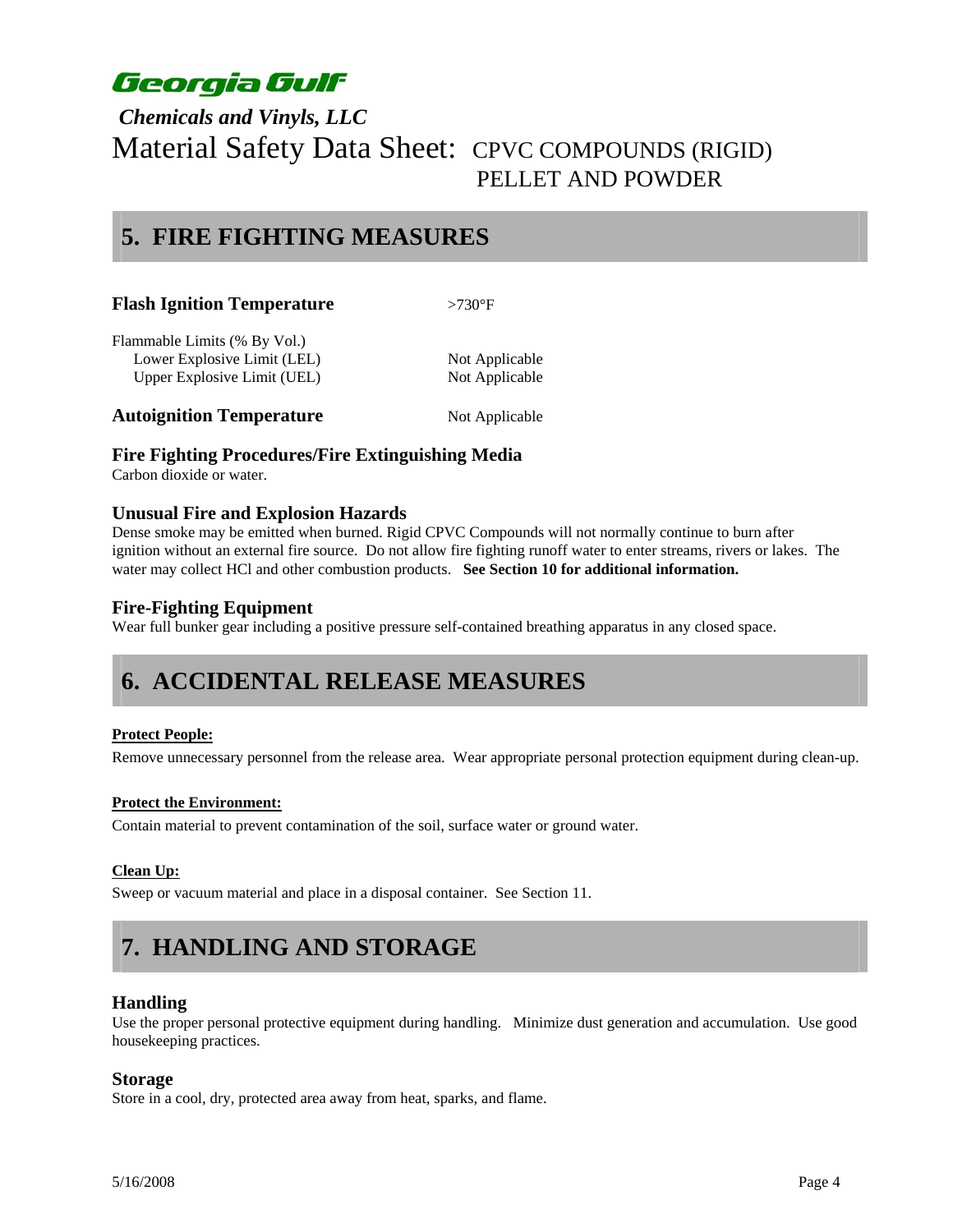### *Chemicals and Vinyls, LLC*  Material Safety Data Sheet: CPVC COMPOUNDS (RIGID) PELLET AND POWDER

### **8. EXPOSURE CONTROLS/PERSONAL PROTECTION**

#### **Engineering Controls**

Provide general and/or local exhaust ventilation to control airborne levels below the exposure guidelines. Good ventilation should be sufficient for most conditions. Local exhaust ventilation should comply with OSHA regulations and the American Conference of Governmental Industrial Hygienists, Industrial Ventilation - A Manual of Recommended Practice.

#### **Respiratory Protection**

For most conditions, no respiratory protection should be needed. However, in cases of dust formation, NIOSHapproved respiratory protection meeting the requirements of 29 CFR 1910.134 may be needed. If the material is over heated and starts smoldering, wear a positive pressure self-contained breathing apparatus for respiratory protection.

#### **Eye Protection**

Use safety glasses. If there is a potential for exposure to particles, which could cause mechanical injury to the eye, wear chemical goggles.

#### **Skin Protection**

Normally clean clothing should be sufficient. However, skin protection meeting the requirements of 29 CFR 1910.132 may be needed. Wash skin if contacted by CPVC powder or pellets. Wash contaminated clothing before reusing.

#### **Exposure Guidelines**

No exposure limits have been established for this material. It is recommended that exposure be kept below the limits for Particulates not otherwise classified.

| <b>OSHA-PEL:</b> | 15 mg/ $M^3$ 8 hr-TWA (total dust)       | ACGIH: | $10 \text{ mg/M}^3$ 8 hr-TWA (inhalable)*  |
|------------------|------------------------------------------|--------|--------------------------------------------|
|                  | $5 \text{ mg/M}^3$ 8 hr-TWA (respirable) |        | $3 \text{ mg/M}^3$ 8 hr-TWA (respirable) * |

 \*The ACGIH has withdrawn the TLV for Particulates not otherwise classified. The values listed above are recommendations from Appendix B of ACGIH TLV book.

The following materials may be present in this product, but are not anticipated to exceed exposure limits under normal conditions:

| <b>Chemical</b>          | <b>OSHA-PEL</b>                                  | <b>ACGIH-TLV</b>                                     |
|--------------------------|--------------------------------------------------|------------------------------------------------------|
| Calcium Carbonate        | $15 \text{ mg/M}^3$ 8 hr-TWA (total dust)        | $10 \text{ mg/M}^3$ 8 hr-TWA                         |
|                          | $5mg/M^3$ 8 hr-TWA (respirable)                  |                                                      |
| Carbon Black             | $3.5 \text{ mg/M}^3$ 8 hr-TWA                    | $3.5 \text{ mg/M}^3$ 8 hr-TWA                        |
| Titanium Dioxide         | $15 \text{ mg/M}^3$ 8 hr-TWA                     | $10 \text{ mg/M}^3$ 8 hr-TWA(total dust)             |
| <b>Antimony Trioxide</b> | N/A                                              | $0.5 \text{ mg/M}^3$ 8 hr-TWA                        |
| Arsenic Compounds        | $0.01 \text{ mg/M}^3$ 8 hr-TWA (organic)         | $0.01 \text{ mg/M}^3$ 8 hr-TWA (elemental/inorganic) |
|                          | $0.1$ mg/M <sup>3</sup> 8 hr-TWA (inorganic)     |                                                      |
| Chromium Compounds       | $0.5 \text{ mg/M}^3$ 8 hr-TWA (Cr II and Cr III) | $0.5 \text{ mg/M}^3$ 8 hr-TWA (Metals and Cr III)    |
| Tin, organic compounds   | $0.1 \text{ mg/M}^3$ 8 hr-TWA                    | $0.1 \text{ mg/M}^3$ 8 hr-TWA                        |
|                          |                                                  | $0.2 \text{ mg/M}^3$ STEL                            |
| Hydrogen chloride        | 5 ppm Ceiling                                    | 2 ppm Ceiling                                        |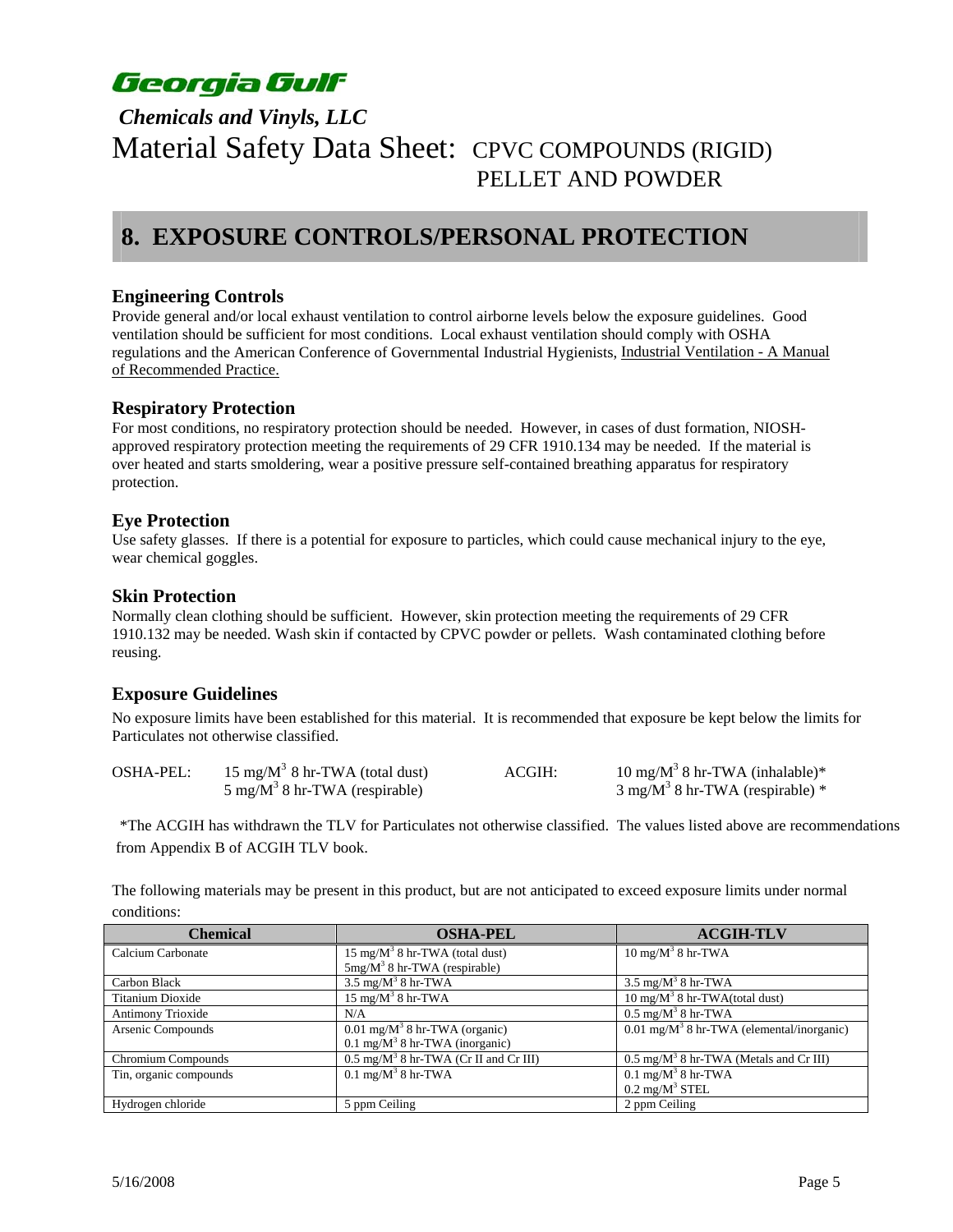### *Chemicals and Vinyls, LLC*  Material Safety Data Sheet: CPVC COMPOUNDS (RIGID) PELLET AND POWDER

# **8. EXPOSURE CONTROLS/PERSONAL PROTECTION (Continued)**

Additional hazardous constituents may be released during processes involving elevated temperatures. These constituents are dependent on processing conditions and should be verified by processor.

Under normal processing conditions, no occupational exposures to vinyl chloride monomer exceeding the established exposure limits for this material are anticipated. The OSHA-PEL for vinyl chloride is 1 ppm over an 8-hr TWA. The OSHA-STEL for vinyl chloride is 5 ppm for any 15minute period.

Local and state regulations regarding the handling and storage of chemicals may vary widely. Knowledge of these and other appropriate federal and state laws and regulations as well as consultation with the proper authority should provide guidance for developing adequate handling procedures and constructing appropriate storage facilities.

## **9. PHYSICAL AND CHEMICAL PROPERTIES**

| Appearance                                          | Pellets or Powder       |
|-----------------------------------------------------|-------------------------|
| Odor                                                | <b>Odorless to Mild</b> |
| <b>Boiling Point, Melting Point, Freezing Point</b> | Not Applicable          |
| Specific Gravity (Water $= 1.0$ )                   | $1.25 - 1.60$           |
| <b>Vapor Pressure (mm of Mercury)</b>               | < 0.1                   |
| pH                                                  | Not Applicable - Solid  |

## **10. STABILITY AND REACTIVITY**

#### **Stability**

Stable

#### **Polymerization**

Hazardous polymerization will not occur.

#### **Hazardous Decomposition Products**

Overheating may cause thermal degradation of CPVC compound. Fumes and vapors (including CO, CO<sub>2</sub>, and HCl) may be generated during this thermal degradation. Emissions are also possible during normal operating conditions, and may accumulate within an inadequately ventilated facility.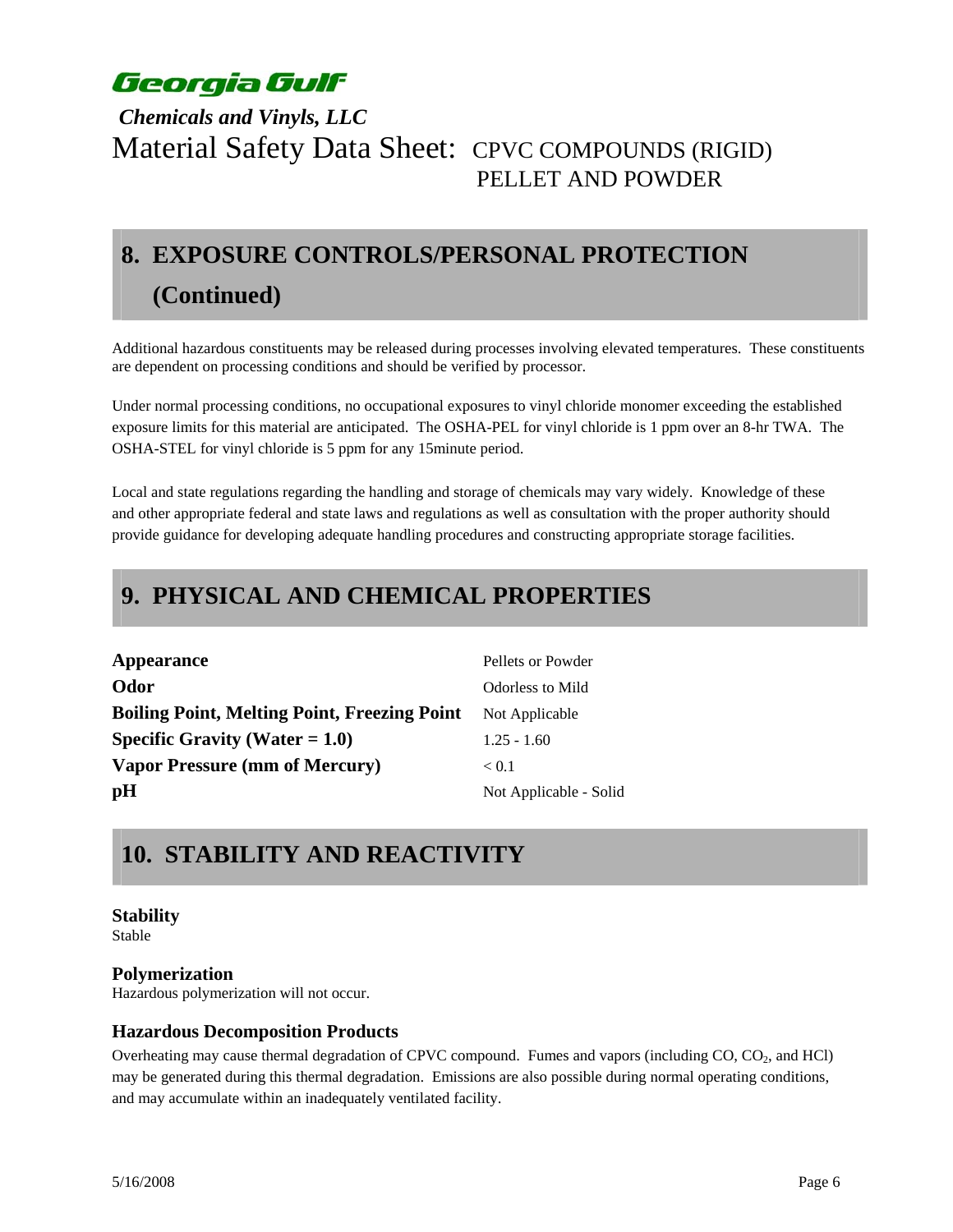### *Chemicals and Vinyls, LLC*  Material Safety Data Sheet: CPVC COMPOUNDS (RIGID) PELLET AND POWDER

### **10. STABILITY AND REACTIVITY CONTINUED**

#### **Incompatible Materials**

Chlorinated Polyvinyl chloride compounds should not come into contact with acetal or acetal copolymers in elevated temperature processing equipment. The two materials are not compatible and **will react in a violent decomposition** when mixed under conditions of heat and pressure.

### **11. TOXICOLOGICAL INFORMATION**

The following information on polyvinyl chloride is extracted from the HSDB and NTP databases.

| <b>Animal Toxicity</b> |  |
|------------------------|--|
|------------------------|--|

Oral: Rat,  $TD_{LO}$  210 gm/kg Inhalation: Mouse,  $LC_{50}$ 

140 mg/ $M^3/10M$ 

 $TD_{LO} =$  Lowest toxic dose in a given species by a given route of exposure.  $LC_{50}$  = Concentration that is lethal to 50% of a given species by a given route of exposure.

Rodents exposed to PVC by dietary or inhalation routes for 6 to 24 months have shown no significant toxicological effects.

# **12. ECOLOGICAL INFORMATION**

#### **Environmental Fate:**

**Aquatic:** No data available

**Biodegradation:** Not subject to biodegradation

**Ecotoxicity:** Based on the high molecular weight of this polymeric material, transport of this compound across biological membranes is unlikely. Accordingly, the probability of environmental toxicity or bioaccumulation in organisms is remote. Due caution should be exercised to prevent the accidental release of this material to the environment.

## **13. DISPOSAL CONSIDERATIONS**

**Waste Management Information:** Do not dump into any sewers, on the ground, or into any body of water. Any disposal practice must be in compliance with local, state and federal laws and regulations (contact local or state environmental agency for specific rules). Waste characterization and compliance with applicable laws are the responsibility of the waste generator.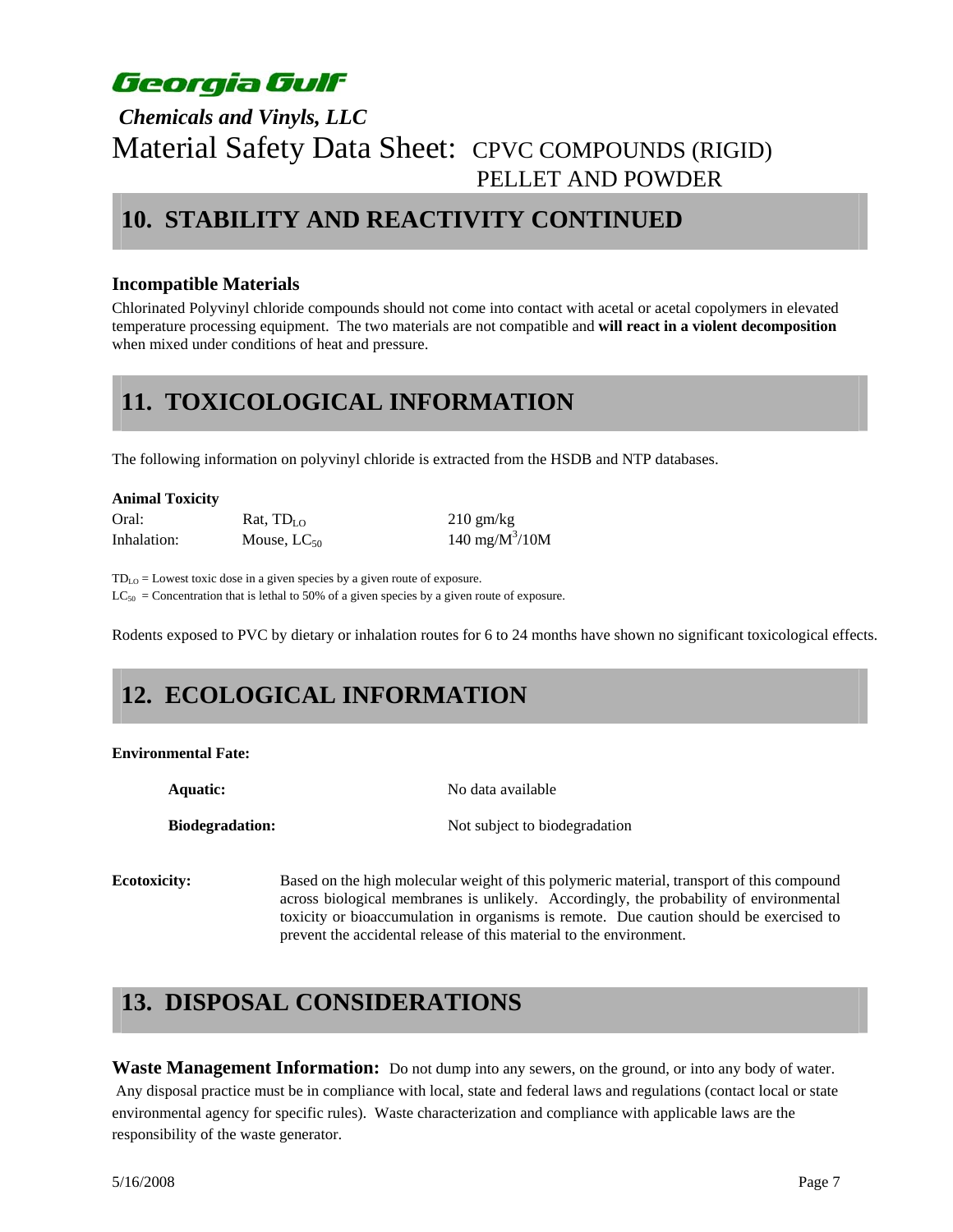### *Chemicals and Vinyls, LLC*  Material Safety Data Sheet: CPVC COMPOUNDS (RIGID) PELLET AND POWDER **14. TRANSPORTATION INFORMATION**

**Proper Shipping Name** Chlorinated Polyvinyl Chloride **DOT** - **Hazard Class** None **DOT** - Shipping **ID** No. None **DOT** - Labeling None

### **15. REGULATORY INFORMATION**

Regulatory information is not meant to be all-inclusive. It is the user's responsibility to ensure compliance with federal, state or provincial and local laws.

#### **SARA Title III**

#### **Section 302 and 304 of the Act; Extremely Hazardous Substances (40 CFR 355)**

| <b>COMPONENT</b>                        | CAS No. | <b>TPO</b> (lbs)         | $RQ$ (lbs) |
|-----------------------------------------|---------|--------------------------|------------|
| None                                    | N/A     | N/A                      | N/A        |
| Note: TPQ - Threshold Planning Quantity |         | RQ - Reportable Quantity |            |

Specific state and local requirements regarding reportable quantities should be reviewed prior to chemical use, as they may differ from the federal reportable quantity requirement as stated above.

#### **Section 311 Hazard Categorization (40 CFR 370)**

| <b>ACUTE</b> | <b>CHRONIC</b> | TIRE | <b>PRESSURE</b> | <b>REACTIVE</b> |
|--------------|----------------|------|-----------------|-----------------|
|--------------|----------------|------|-----------------|-----------------|

Not Listed

#### **Section 313 Toxic Chemicals (40 CFR 372.65)**

This product contains the following EPCRA Section 313 chemicals subject to the reporting requirements of Section 313 of the Emergency Planning and Community Right-to-Know Act of 1986

| <b>COMPONENT</b>          | CAS No. | $WT. \%$  |
|---------------------------|---------|-----------|
| <b>Antimony Compounds</b> | N010    | $0 - 20%$ |
| Zinc Compounds            | N982.   | $0 - 10%$ |

#### **CERCLA**

**Section 102(a) Hazardous Substances (40 CFR 302.4)** 

| <b>COMPONENT</b> | $S_{N0}$             | $WT. \%$ | <b>Ibs</b><br>. . |
|------------------|----------------------|----------|-------------------|
| None             | $\mathcal{L}$<br>N/A | N/A      | N/A               |

#### **RCRA**

This product, as supplied, is not a hazardous waste according to the USEPA's Toxicity Characteristic Leaching Procedure. Any physical or chemical modification of this product may change the TCLP test results.